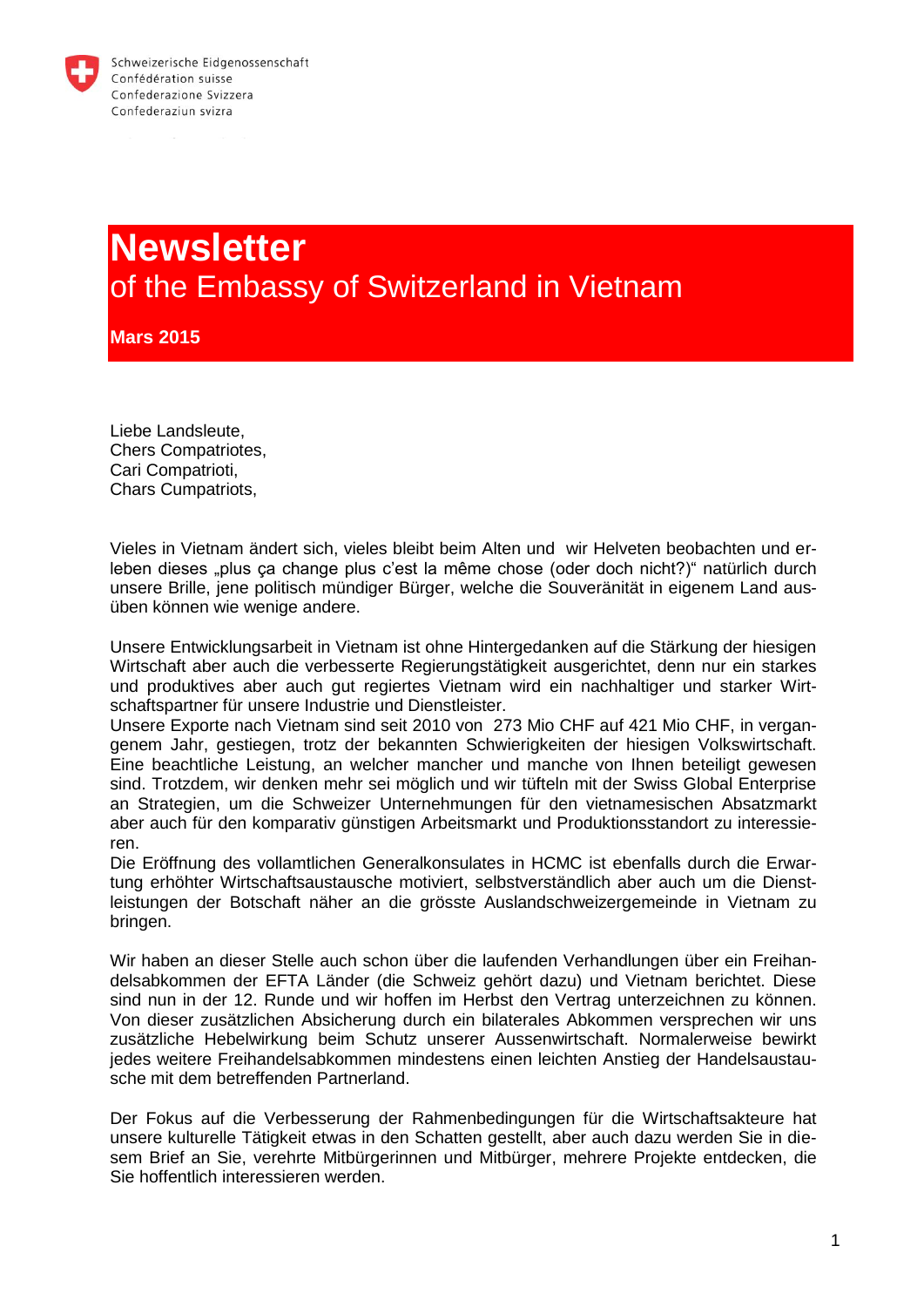

Ende März wird in Vietnam ein Treffen der Internationalen Parlamentarischen Union veranstaltet, welches hier ca. 700 Parlamentarier aus der ganzen Welt versammeln wird, darunter auch eine Delegation vom mehreren Schweizerischen Volksvertretern.

Entre Ambassade et sa nouvelle importante Antenne à HCMC, le Consulat Général, le travail de répartition des tâches, la recherche des organigrammes et procédures efficaces est en pleine vitesse de croisière afin de pouvoir considérer ce défi pleinement réalisé en Juin/Juillet prochain, lors de l'ouverture officielle du Consulat Général au sein de ses nouveaux bureaux dans le plus beau et remarquable bâtiment du pays.

Mes derniers mots : Venez chers Compatriotes à l'assemblée générale de la « Swiss Business Association », qui malgré son nom technique est aussi une Association pour tous les Suisses au Vietnam et qui mérite notre soutien et participation, car c'est bien le volontariat et l'engagement du Citoyen qui sont la base de notre Suisse en Europe et dans ses îlots à l'étranger.

Un « Chuc mung nam moi » tardif à vous tous ou en romance sutsilvan Ils megliers giavischs per l'onn nov!

Andrej Motyl Ambassadeur de Suisse au Vietnam

# **CONSULAR MATTERS**



Schweizerische Eidgenossenschaft Confédération suisse Confederazione Svizzera Confederaziun svizra

# *Signature of a local contract regarding visa outsourcing*



**On the 21st January 2015, a local agreement between the Embassy of Switzerland and**  *TLScontact* **has been signed in Hanoi improving the services to those applying for a visa to Switzerland/ Schengen.**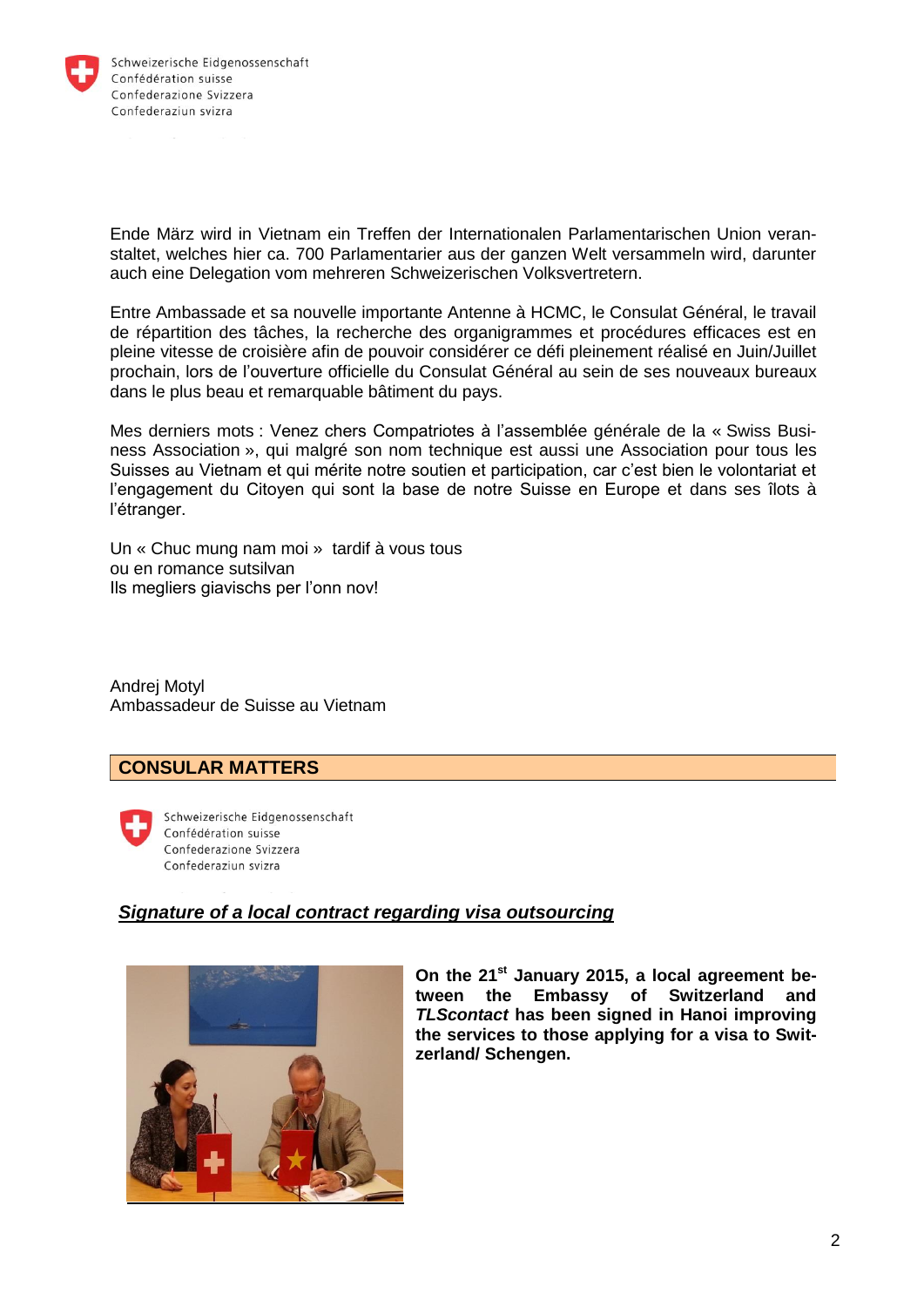

Effective since the end of January 2015, visas applicants can submit their application for a Schengen Visa with main destination Switzerland in person to *TLScontact* in their offices in Hanoi and Ho-Chi-Minh City, where they will be able to provide you with information and other kinds of services in relation to visa applications.

#### **Hanoi:**

Coalimex Building, Room 302, 3rd floor 33 Trang Thi Street, Hoan Kiem District, Hanoi

#### **Ho-Chi-Minh City:**

Khang Thong Building, 6<sup>th</sup> floor 67 Nguyen Thi Minh Khai Street, Ben Thanh Ward, District 1, HCM City

# **Tel: 04 39 39 26 62 www.tlscontact.com/vn2ch**

Please note that national visas for residents and work permits have to be submitted directly to the Embassy of Switzerland in Hanoi after having made an appointment through the TLScontact call center.

# *Change of your contact details*

In order to be able to contact you, also in a case of emergency, the Embassy would like to remind you to bring to its attention all changes in your contact details like telephone number, mobile phone number, e-mail-address, postal & residence address. You can reach the Embassy easily in writing an e-mail to: [han.vertretung@eda.admin.ch.](mailto:han.vertretung@eda.admin.ch)

# **EMBASSY FOCUS**



*Left: Hmong elder Ma Khái Sò (l.) and book author Manh Tien (r.). Right: Panpipes being examined.*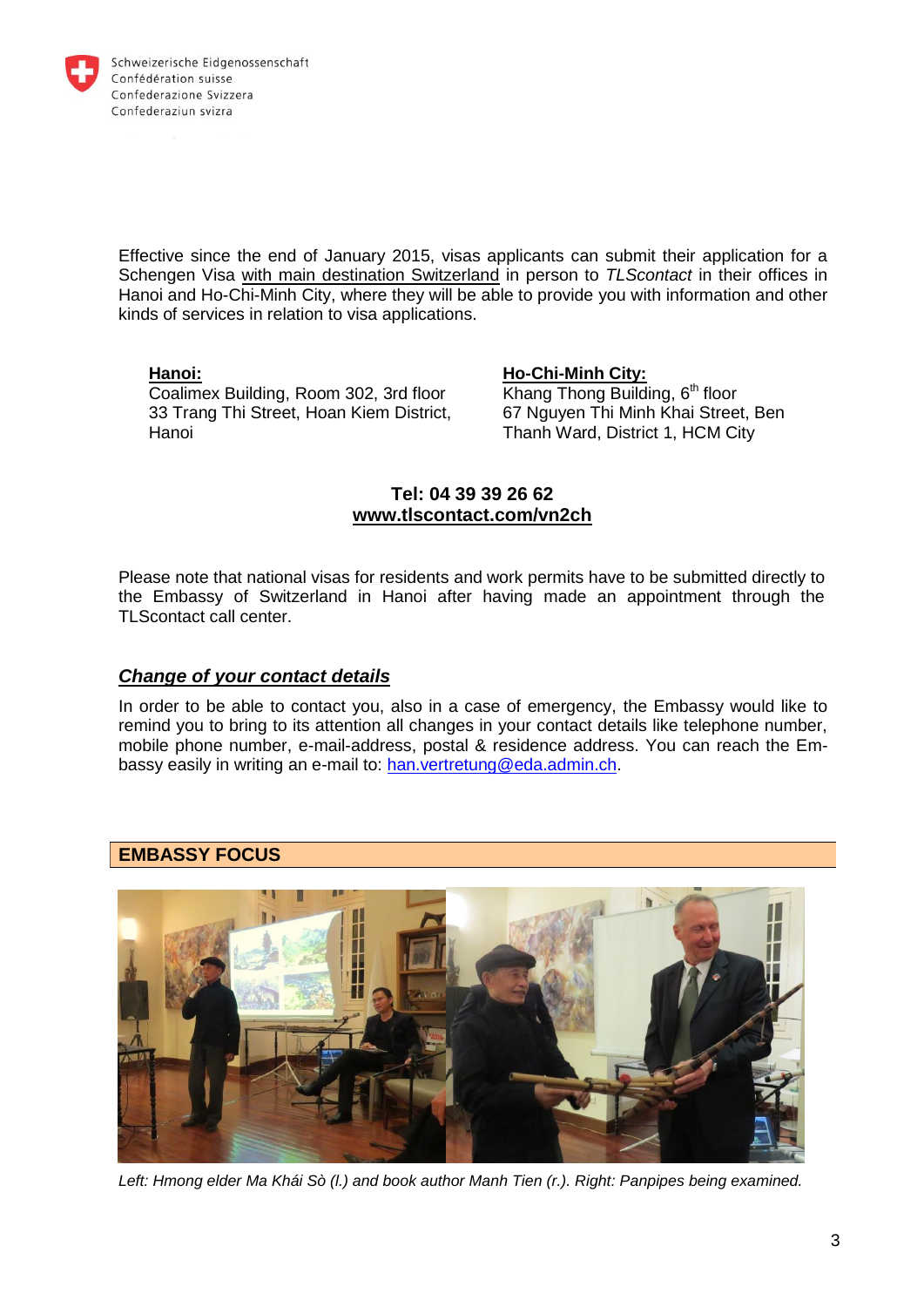

#### **THE MOUNTAIN TOPS OF WANDERING FOLKSONGS – A WAY BACK TO HMONG PERSONALITY**

Switzerland is a mountainous country. The rough topography of our landscape had a big part in shaping our history, as well as our mentality and personality, be it in fostering the independence will of valleys' inhabitants or in the necessity to be creative and make the most out of limited resources. Also, Switzerland is a multicultural nation in which minority rights are constantly lively discussed. In his famous speech "Our Swiss Standpoint", Swiss winner of the Nobel prize for literature Carl Spitteler said: "In Switzerland we disregard nobody. Even if the minority were ten times smaller, we would take it serious, nevertheless."

How not to feel, then, deep curiosity and empathy for the numerous ethnic minorities living in the mountainous areas in Vietnam? On the 4th of March 2015 Ambassador Motyl invited Vietnamese scholars, media and intellectuals at his Residence for a special event dedicated to Hmong people. It was the occasion for Mr. Manh Tien, a young Vietnamese scholar, to present his latest book on the inspiring topic "Hmog – personality and mountainous politics". The key theme of the book is the "Weltanschauung" of the people of Hmong, as Mr Manh has observed it during three years of research work in different regions of Vietnam. The book presents a comprehensive study of the Hmong people. It discusses mountainous communities in their historical evolutions, power structures and sheds light on the complex relationships between the lowlands (reign of the majoritarian Viet people) and the inhabitants of the uplands.

Guest of Honor of the evening was Master Ma Khái Sò, a Hmong elder and renowned panpipe master of the Dong Van Karst Plateau, who inspired the audience with his presentation of panpipe-folksongs and his first-hand accounts of Hmong traditions and societal system.

The audience learned about the fundamental traits of the Hmong personality, condensed in the set of key words that the book author used to define it, including: exile mentality – migrant mentality – orphan mentality, suicide, rebellion, freedom, dream, love, ethnic autonomy, mountainous power.

With such powerful, both emotionally and historically sensitive themes, a lively debate between audience and the guests was easy to spark. An enriching discussion, not only about the motives behind the actions and habits of Hmong people, but also about the general situation of ethnic groups in the mountainous Northern Vietnam that remain full of mysteries and faces multiple challenges today. What can keep young generations close to their traditions? How is the mainstream historical narrative of Vietnam missing out or misinterpreting the role of the minorities? How to make use of the ethnic and other differences of the peoples in this or any other country for the common good? How to celebrate the beauty of diversity?

The Embassy wishes that the evening could be just a beginning of more such debates which in any multiethnic country are needed, or rather are indispensable.



*Left: Scholars debated the author's views. Right: Hmongs (archiv)*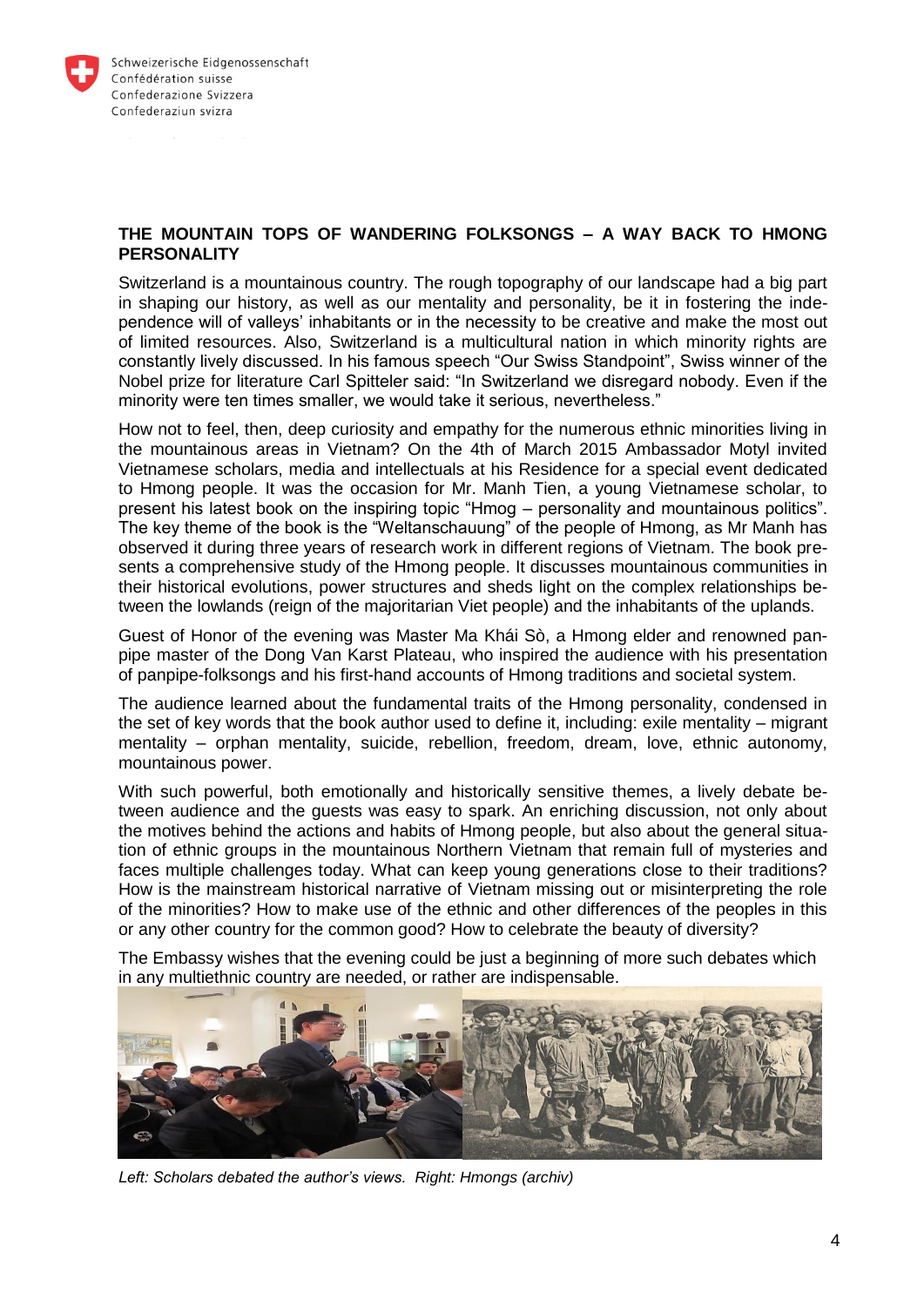

# **HIGHLIGHTS SCHWEIZER ENTWICKLUNGSZUSAMMENARBEIT**

Wie im letzten Newsletter ausführlich erläutert, ist der Schweizer Botschaft in Hanoi ein Schweizer Kooperationsbüro angegliedert, in welchem zwei Schweizer Entwicklungsagenturen mit komplementären Instrumenten und Programmen aktiv sind: Die DEZA (Direktion für Entwicklung und Zusammenarbeit)und das SECO (Staat Sekretariat für Wirtschaft). DEZA und SECO setzen unter dem Rahmenkredit der Schweizerischen Entwicklungszusammenarbeit 2013-2016 in zahlreichen Bereichen Programme um, welche einen Beitrag zur Reduktion von Armut und globalen Risiken in Vietnam leisten sollen. Die folgenden Highlights geben einen Einblick in die Umsetzung des Programms Anfang 2015.

#### **SECO**

- **Finanzsektor**: Um die Kapazitäten im mit verschiedenen Problemen kämpfenden Finanzsektor in VN zu stärken, wird das SECO in Zusammenarbeit mit der State Bank of Vietnam und dem Swiss Finance Institute ab April 2015 ein weiteres Bank Direktors Training durchführen. Bereits die erste Phase mit insgesamt 72 Teilnehmern aus zahlreichen Finanzinstituten hat zu einer erfolgreichen Stärkung der Management Kapazitäten in Vietnamesischen Banken durch Schweizer Knowhow geführt.
- **Handelsförderung**: SECO arbeitet seit mehreren Jahren mit VIETRADE, der im VN Handelsministerium angesiedelten Exportförderungsagentur zusammen. Zurzeit werden mit Unterstützung des SECO in zahlreichen Provinzen "Trade Support Institutions" aufgebaut, welche KMUs darin unterstützen sollen, mit ihren Produkten Zugang zu internationalen Märkten zu erhalten
- **Privatsektorförderung:** Das SECO arbeitet mit der Agency for Business Registration (ABR) an einer weiteren Verbesserung des öffentlichen Handelsregisters. Auf der Grundlage des Ende 2014 verabschiedeten Gesetzes zu Unternehmen und Investitionen, sollen ab Sommer neu auch Staatsbetriebe und ausländische Firmen im Handelsregister erfasst werden. Dies ermöglicht der Privatwirtschaft und der öffentlichen Verwaltung einen vollständigen Zugang zu rechtlich bindenden Informationen aller in Vietnam aktiven Unternehmen.
- **Infrastruktur:** Durch den rasanten Anstieg des Energiekonsums in Vietnam steigt auch der Bedarf nach zusätzlichen Stromproduktionsanlagen. In einer Ko-Finanzierung mit der Welt Bank unterstützt das SECO den Aufbau von Rahmenbedingungen, welche die Entwicklung von Produktionsanlagen aus erneuerbaren Energien stärken soll. 2015 wir mit SECO-Finanzierung eine integrierte Datenbank aufgebaut, welche Unternehmen den direkten Zugang zu relevanten Daten (Sonneneinstrahlung, Windmessungen, Topographie in Vietnam etc.) für die Projektentwicklung ermöglichen soll.

# **DEZA**

- In the effort to help people out of poverty, DEZA supports the **Market Access for the Rural Poor Program** (MARP). Through various partners DEZA implements four projects in mountainous areas with a majority of non-Kinh ethnic groups, and it organized an experience sharing event. 140 participants including international and national experts, representatives from different government agencies, multi-lateral organizations, NGOs and small enterprises discussed the topic *Engagement of the Private Sector in Pro-poor Value Chain Development.*
- Since 2008, DEZA supports the two mountainous provinces Hoa Binh and Cao Bang in applying a **participatory commune Socio-Economic Development Plan**. In a major breakthrough in 2014, the Hoa Binh and Cao Bang provincial governments institu-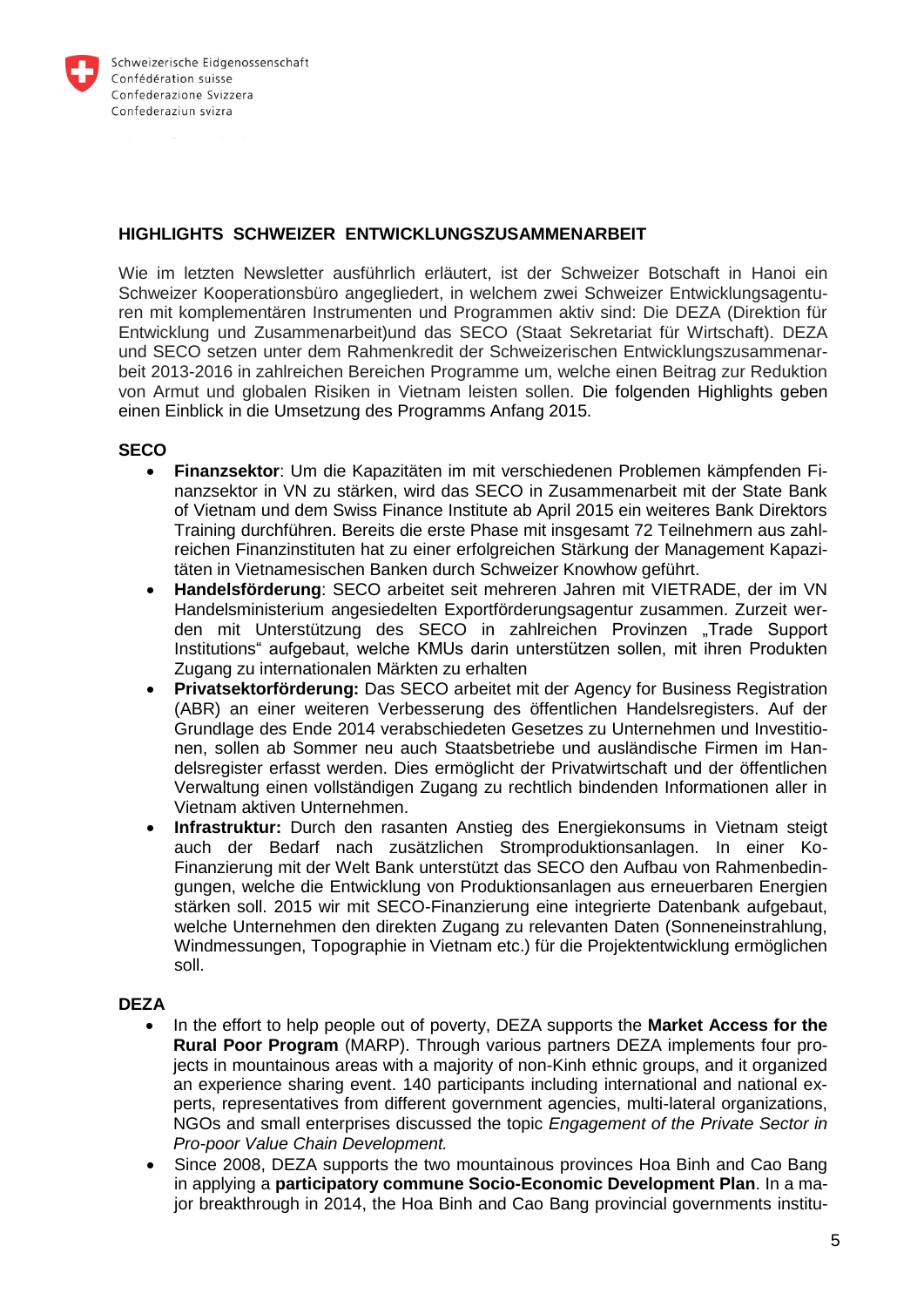

tionalized participatory planning in all communes, thus permitting the 1.3 million inhabitants of the two provinces - where the non-Kinh ethnic minorities form a majority - to determine their own development priorities.

 **RIICE** (Remote-sensing based Information and Insurance for Crops in Emerging Economies) completes a successful two year pilot (2013/14) producing sets of rice production maps and rice yield forecast with an accuracy in the range of 90% and above at district aggregation level. Based on a successful workshop in 2014 and the strong support of Mr Le Quoc Doanh, Vice Minister of the Ministry of Agriculture and Rural Development, a key user and stakeholder of the project, DEZA will expand the project to the major rice growing areas in the Red River and Mekong River Deltas.

# **SWISS BUSINESS ASSOCIATION (SBA)**

# *Upcoming Events*

#### *March 25th, 2015 – Annual General Assembly*

- Venue:

Pullman Saigon Centre Hotel 148 Tran Hung Dao Blvd., District 1 Ho Chi Minh City, Vietnam

- Agenda: 18:00 – 18:30 Registration and Networking Cocktail 18:30 – 20:00 Annual General Assembly 20:00 – 22:00 Dinner and Networking opportunity

The Annual General Assembly is FREE OF CHARGE. Dinner cost contribution is VND 500'000.—per member plus one companion at same price. Additional guests will be charged VND 1'000'000.—per person.

#### *April 9th, 2015 – Stamm*

- Venue:

Khoi Thom Restaurant

289 Ngo Thoi Nahiem District 3, Ho Chi Minh City, Vietnam

- Time : 18:00 till 23.00

**The SBA is also planning some special events during April and May 2015, details will be distributed by email to the members.**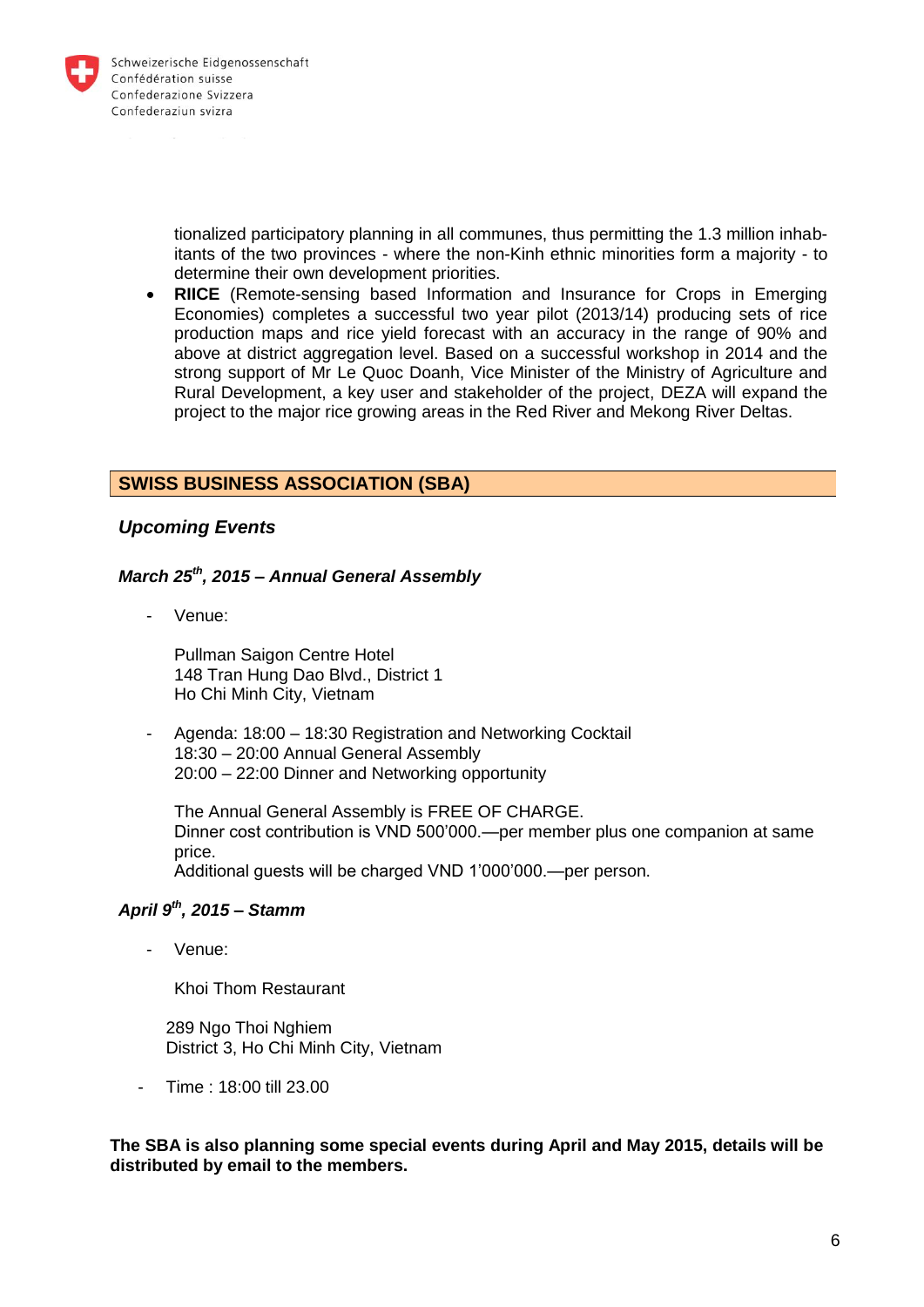

# **EMBASSY - UPCOMING EVENTS**

# *Cultural Agenda*

Manifestations proposées par l'Ambassade de Suisse dans le cadre **des journées de la Francophonie 2015 :**

# **Festival du film francophone 2015**

L'Ambassade de Suisse va projeter le film

# **Vitus**

Du réalisateur suisse M. Fredi M. Murer

#### Fiche technique du film



Genre : Fiction Durée : 120 minutes Audio : français Sous-titres : vietnamien World première: 2006

#### **Synopsis**:

Vitus est quasiment un extraterrestre: il a l'oreille parfaite, il joue admirablement du piano et il dévore déjà tous les tomes de l'encyclopédie à l'âge du jardin d'enfants. Pas étonnant que ses parents convoitent pour lui une carrière des plus ambitieuses: en effet, Vitus doit devenir pianiste. Mais le jeune génie préfère bricoler dans la menuiserie de son têtu de grandpère ; il rêve de voler et d'avoir une enfance des plus normales. En fin de compte, Vitus pendra sa propre vie en main, ce qui ne se passera pas sans quelques éclats...

#### **Prix** :

Prix du cinéma Suisse 2007, Meilleur film de fiction ; Festival International du Film de Berlin, Ours de bronze 2006 ; Festival International du Film de Chicago, Prix du Public 2006 ; Entre autres…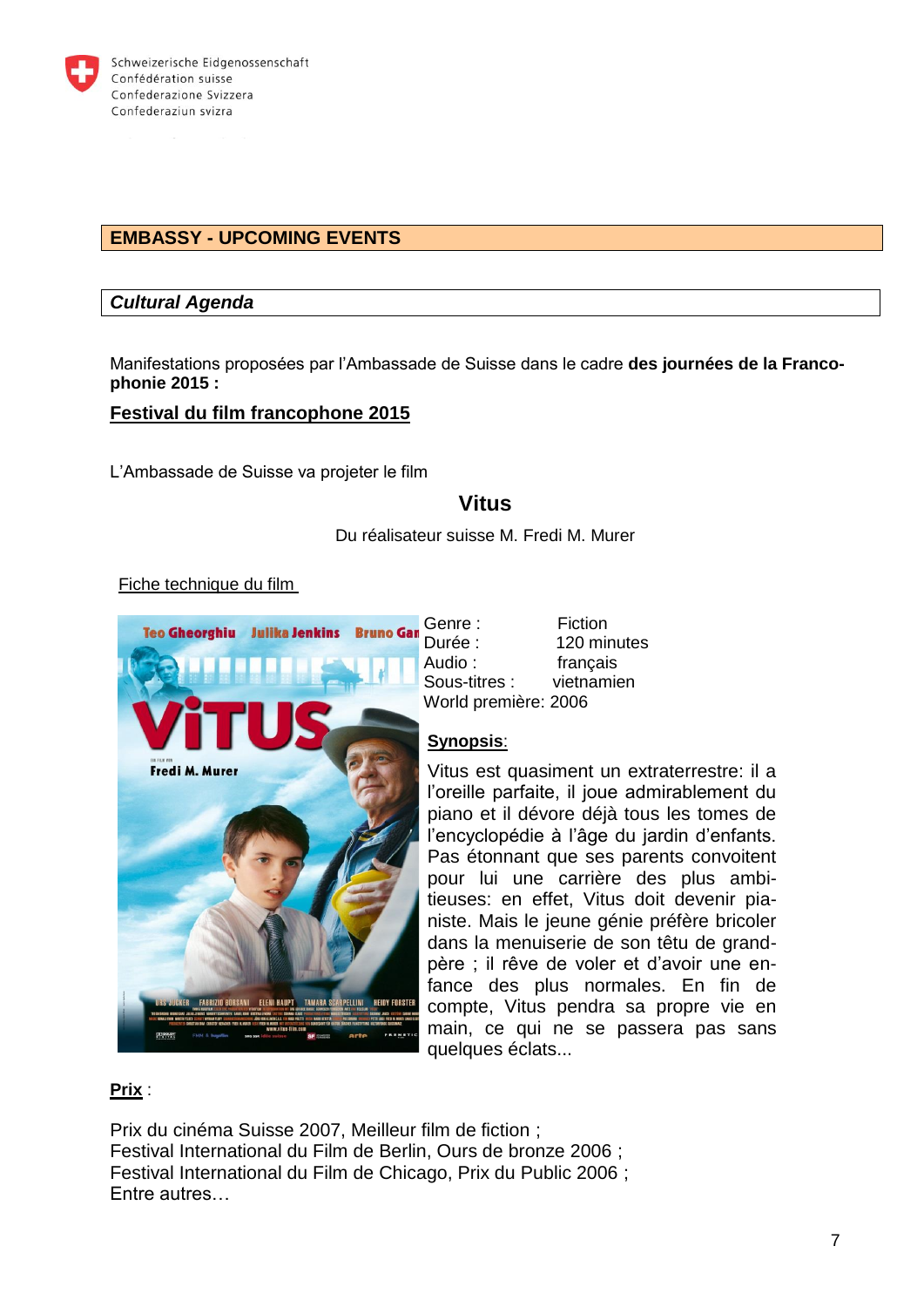

# **Presse**

(...) Un film grand public de haute qualité émotionnelle! 24 HEURES

(...) Un chef-d'oeuvre! (...) Ce film témoigne du génie de Fredi M. Murer. L'HEBDO

(...) Un film suisse qui rafle les récompenses dans les festivals aux quatre coins du monde! LE MATIN BLEU

(...) Le grand-père Bruno Ganz, fabuleux de charme. Vitus, interprété par Teo Gheorghiu, un authentique virtuose de piano. Fredi M. Murer continue à faire du bon cinéma! LIBÉRATION

# **Lieux et dates de projection:**

#### **Hanoi :**

24.03.2015 – 17H30 à L'Institut français de Hanoi - L'Espace, 24 Trang Tien, Hoan Kiem

Pour visionner le film à Hanoï des billets d'entrée peuvent être obtenus gratuitement dans la limite des places mises à disposition de l'ambassade. Veuillez SVP vous adresser à [Monika.Huber@eda.admin.ch](mailto:Zita.Ballaman@eda.admin.ch)

# **Ho Chi Minh Ville :**

24.03.2015 – 19H30 à l'IDECAF, 31 Thai Van Lung, Phuong Ben Nghe, District 1

#### **Vinh :**

24.03.2015 – 19H00 à l'Université de Vinh, 182, rue Le Duan, Vinh.

# **Hué :**

30.03.2015 – 19H15 au Centre culturel français et Maison des Savoirs, 1 Le hong Phong

# **Journée festive et culturelle à l'université de Hanoï**

L'Ambassade de Suisse participera cette année à la Journée festive et culturelle avec un stand consacré à l'éducation et à la formation en Suisse. Cette manifestation est organisée par l'Université de Hanoi, Département de français :

Date : 21.03.2015 – de 10H00 à 15H00 Lieu : Université de Hanoi, Km 9, Nguyen Trai, Thanh Xuan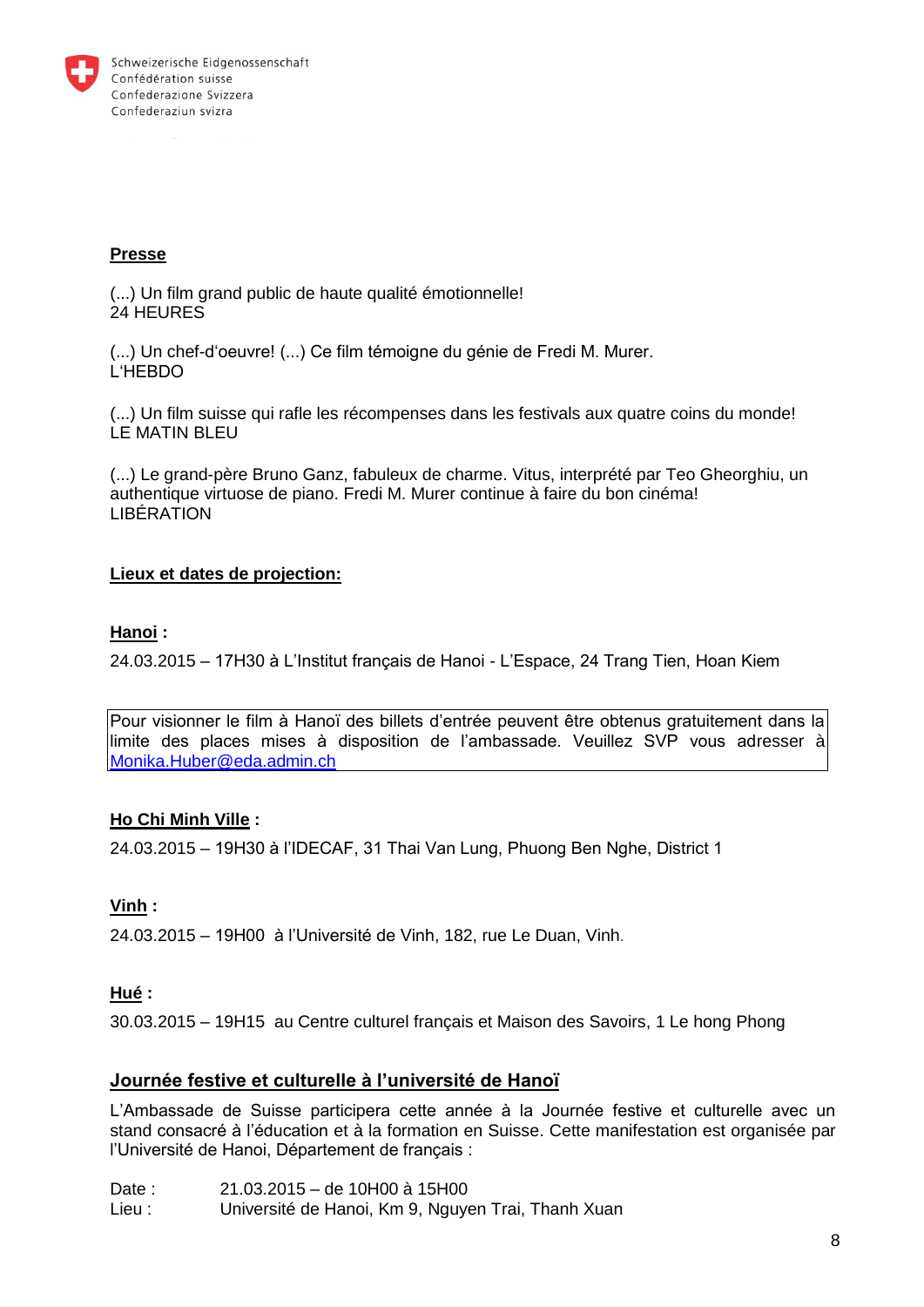



# **Exposition de Plonk & Replonk à l'Institut Français de Hanoi**

# **7th European-Vietnamese Documentary Film Festival – 10th - 21th June 2015**



[I](http://www.lacote.ch/multimedia/images/img_traitees/2013/09/yersin_vietnam_zoom945.jpg)n June 1894, exactly 121 years ago, **Dr. Alexandre Yersin**, the Swiss Doctor who also became French citizen and ultimately lived and died mainly as Vietnamese in his heart, discovered the bacillus causing the plague, humanity's biggest scourge ever. This discovery was one of the biggest liberations of the human species in history.

Dr.Yersin was a brilliant scientist in his field, but he was much more. He was the untiring discoverer, inventor and creator of things and ideas that did not exist before. He was eminently humanist, by questing to attenuate concretely and practically the suffering in human life. **Few individuals have lived such a life of useful creativity put in service of others; by living at the same time such a tremendously satisfying, rewarding and thus happy life.**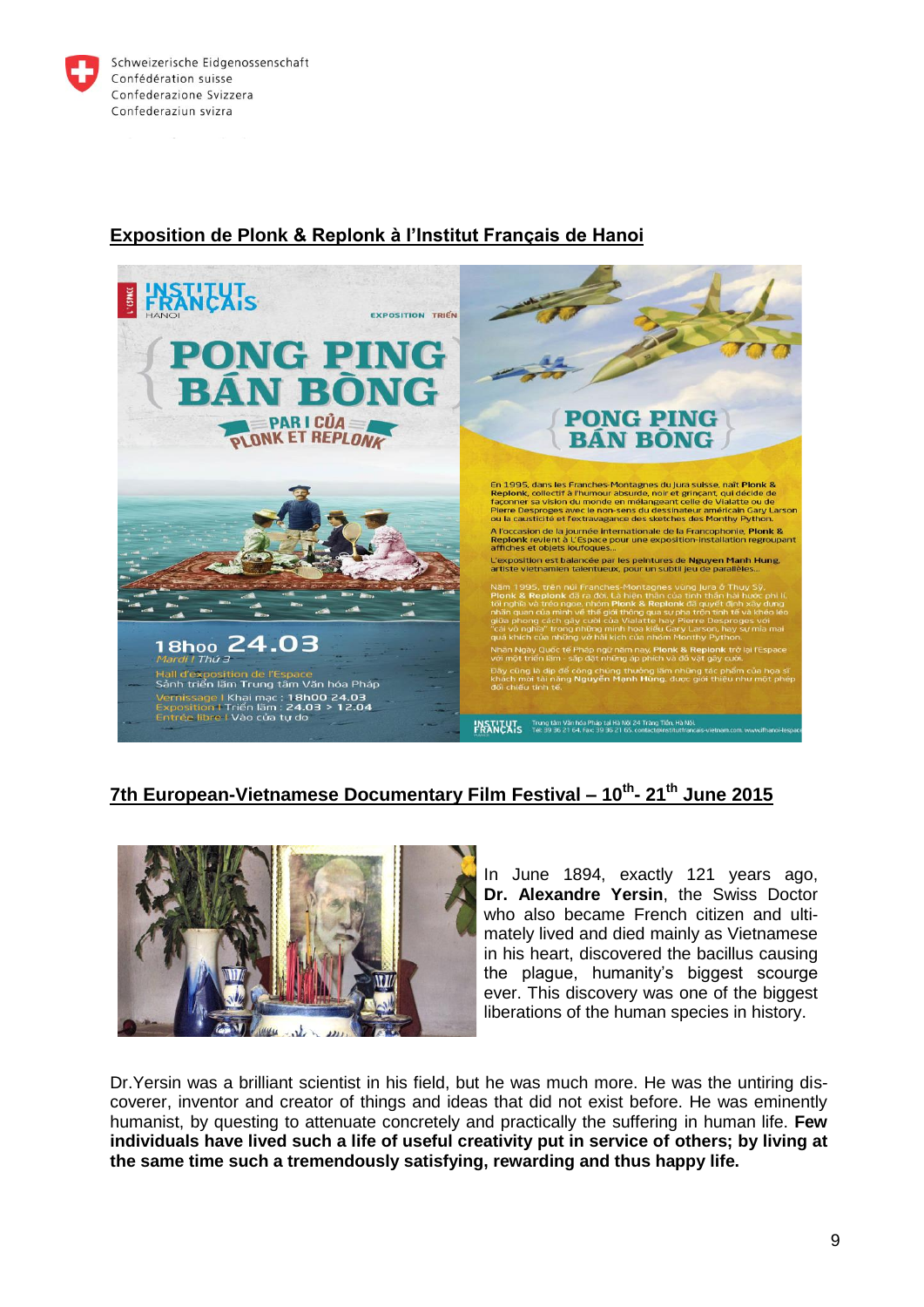

The Film is a metaphor of a "life well lived", it is an inspiration for children, youngsters and their parents, to learn that hard work and perseverance bring the sweetest fruits, that no satisfaction is greater than the one of having done a great effort and having – sometimes after some failures – achieved a goal.

To remind us of the scientific and social achievements of Yersin, but even more, to stress the importance of scientific research as prerequisite of any country's success, the Embassy of Switzerland in Hanoi is glad to present in the frame of the 7<sup>th</sup> European-Vietnamese Documentary Film Festival this exceptional documentary on the fulfilled life of Dr. Alexandre Yersin: **"It's No Life at All if you Undertake Nothing".**

For more details regarding the dates in Hanoi (National Documentary Film Studio, 465 Hoang Hoa Tham) and HCMC (Hoa Sen University, 8 Nguyen Van Trang Dist 1 HCMC), please consult at a more advanced stage the internet pages of the Goethe Institute in Hanoi: [www.goethe.de/hanoi](http://www.goethe.de/hanoi)

# **News from the Swiss Community in Nha Trang**



On Monday, March 2nd 2015, the Swiss Club Nha Trang celebrated **the 1st anniversary** of the opening (see photo) of the Swiss House at [Restaurant La Casserole](http://restaurant-lacasserole.webnode.com/) (36 Biệt Thự, Tân Lập, tp. Nha Trang). Gatherings take place every first Monday of the month (from 6 pm). Visiting Swiss citizens are most welcome to join the resident Swiss countrymen and women. It's an informal encounter without membership fee. The club is looking forward to welcoming you during one of its monthly gatherings for a drink and a chat.